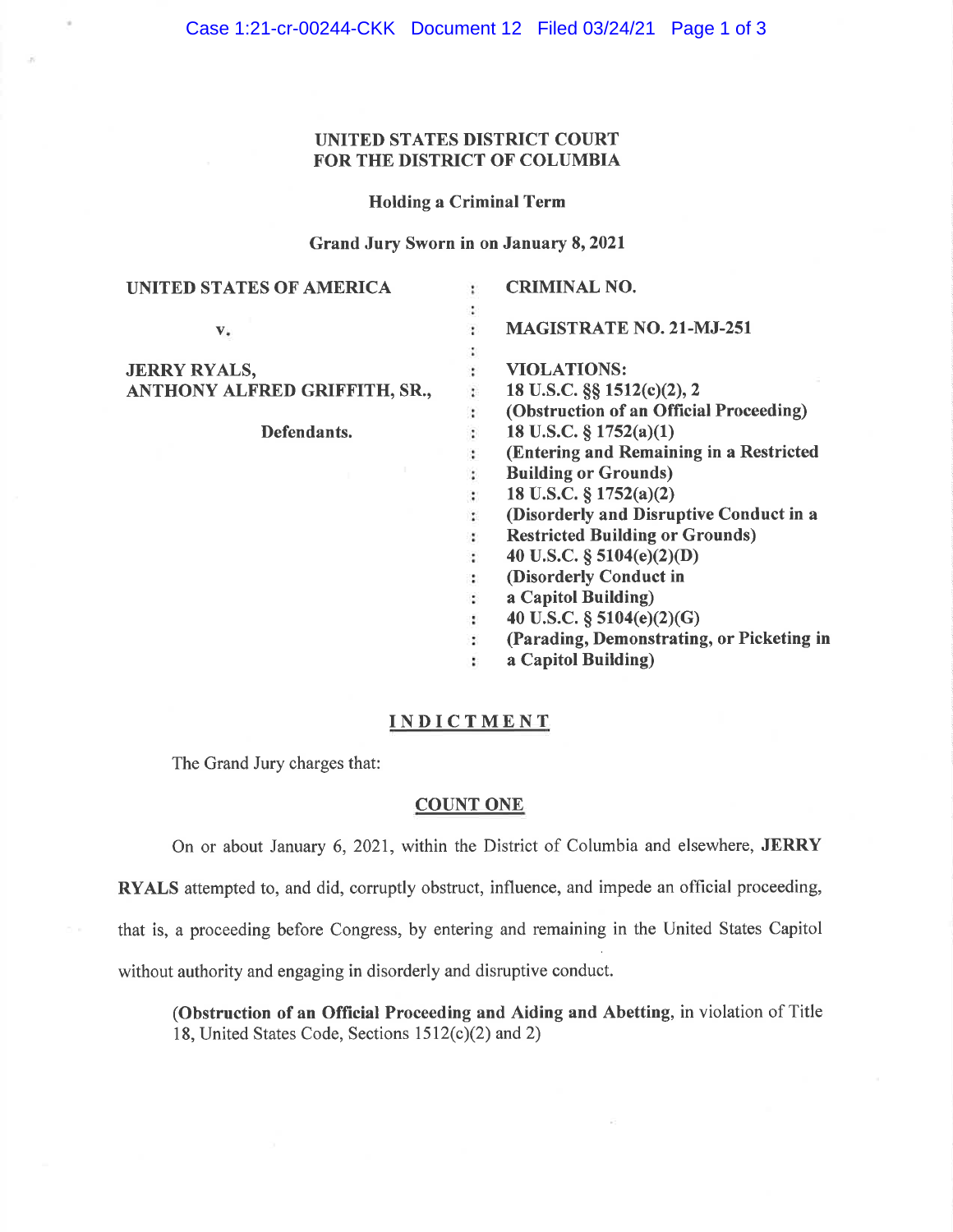### **COUNT TWO**

On or about January 6, 2021, within the District of Columbia, **JERRY RYALS** and **ANTHONY ALFRED GRIFFITH, SR.** did unlawfully and knowingly enter and remain in a restricted building and grounds, that is, any posted, cordoned-off, and otherwise restricted area within the United States Capitol and its grounds, where the Vice President and Vice Presidentelect were temporarily visiting, without lawful authority to do so.

**(Entering and Remaining in a Restricted Building or Grounds,** in violation of Title 18, United States Code, Section 1752(a)(1))

### **COUNT THREE**

On or about January 6, 2021, within the District of Columbia, **JERRY RYALS** and **ANTHONY ALFRED GRIFFITH, SR.** did knowingly, and with intent to impede and disrupt the orderly conduct of Government business and official functions, engage in disorderly and disruptive conduct in and within such proximity to, a restricted building and grounds, that is, any posted, cordoned-off, and otherwise restricted area within the United States Capitol and its grounds, where the Vice President and Vice President-elect were temporarily visiting, when and so that such conduct did in fact impede and disrupt the orderly conduct of Government business and official functions.

**(Disorderly and Disruptive Conduct in a Restricted Building or Grounds,** in violation of Title 18, United States Code, Section 1752(a)(2))

### **COUNT FOUR**

On or about January 6, 2021, in the District of Columbia, **JERRY RYALS** and **ANTHONY ALFRED GRIFFITH, SR.** willfully and knowingly engaged in disorderly and disruptive conduct within the United States Capitol Grounds and in any of the Capitol Buildings with the intent to impede, disrupt, and disturb the orderly conduct of a session of Congress and